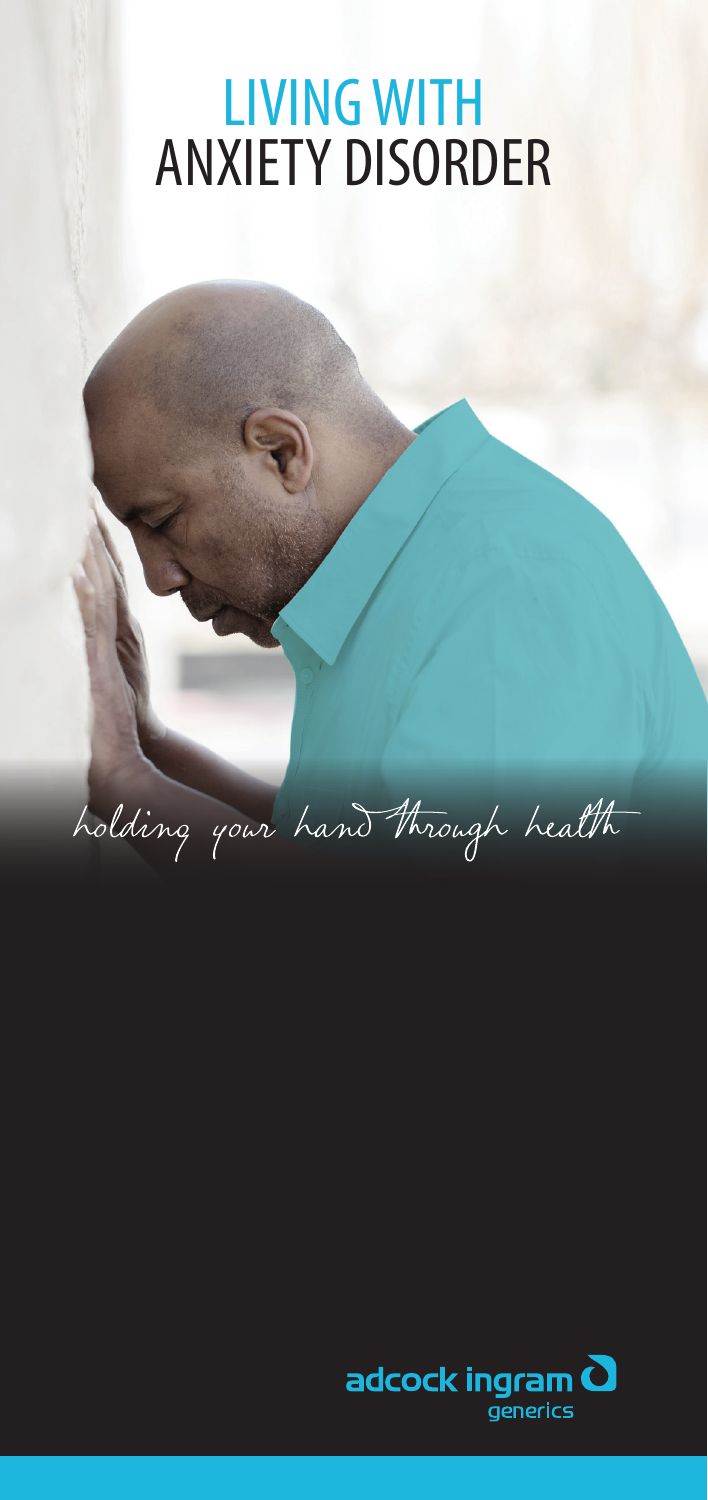



Just living life can cause us to worry, whether it is worry about our children, money, an upcoming test....the list is endless.<sup>1</sup> This worry or anxiety can be helpful in some ways, e.g. it may force us to be more cautious, or help us be more prepared for an exam.<sup>2</sup> However, worry or anxiety that does not seem to get better, or becomes worse and affects our everyday lives, may be a sign of an anxiety disorder.<sup>1</sup>

#### **What is an anxiety disorder and who suffers from it?**

Anxiety disorders are common and may develop at any age. This may be due to a specific personality trait, a traumatic event in a person's life, or may simply happen for no reason at all.<sup>2</sup>



• **Generalised anxiety disorder (GAD) -** Characterised by excessive and persistent worry over everyday issues that is difficult to control and occurs regularly, for at least six months.<sup>3</sup> This excessive worry may cause physical symptoms such as: sleeplessness, fatique, irritability and muscle tension.<sup>1</sup>

trust affordable quality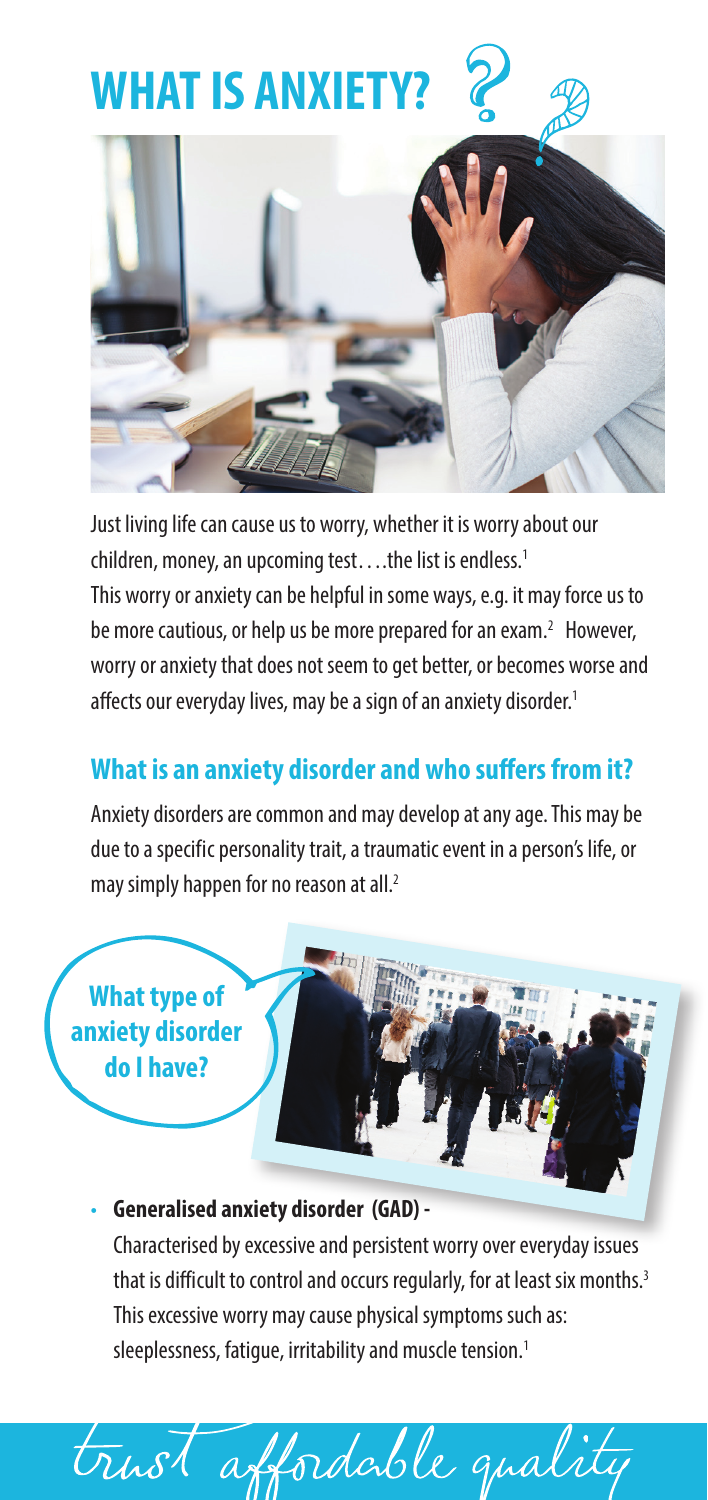• **Phobias** - Most people at some stage in their lives fear something, whether it is an animal, object or situation, but these feelings don't disrupt their lives. A phobia, however, is characterised by an overwhelming, irrational fear, which may compel you to adjust or change your life in order to avoid a certain situation or object.<sup>2</sup> Although you may know this fear is not reasonable, it is difficult to rationalise and even thinking about it causes great distress. Examples of this type of fear or anxiety may include fear of flying, insects, driving, etc.<sup>4</sup>



- **Agoraphobia**  Intentionally avoiding public places or leaving your home for fear of being in a situation where you may experience or have experienced anxiety, may be a typical sign of agoraphobia.<sup>2</sup>
- **Social anxiety disorder**  Finding difficulty in coping with everyday routines where other people are involved for fear of being scrutinised or judged. This may prevent you from wanting to form a relationship, go to school or to work. People may regard you as "being shy", but this fear is more than that 2
- **Panic attack and panic disorder**  A sudden onset of anxiety or fear for a short period of time, is called a "panic attack" or "anxiety attack."5 If you experience panic attacks regularly and for no apparent reason at all, even while you're sleeping, you may suffer from a panic disorder.6 People who suffer from a panic disorder tend to become anxious about experiencing future panic attacks.<sup>7</sup>

trust affordable quality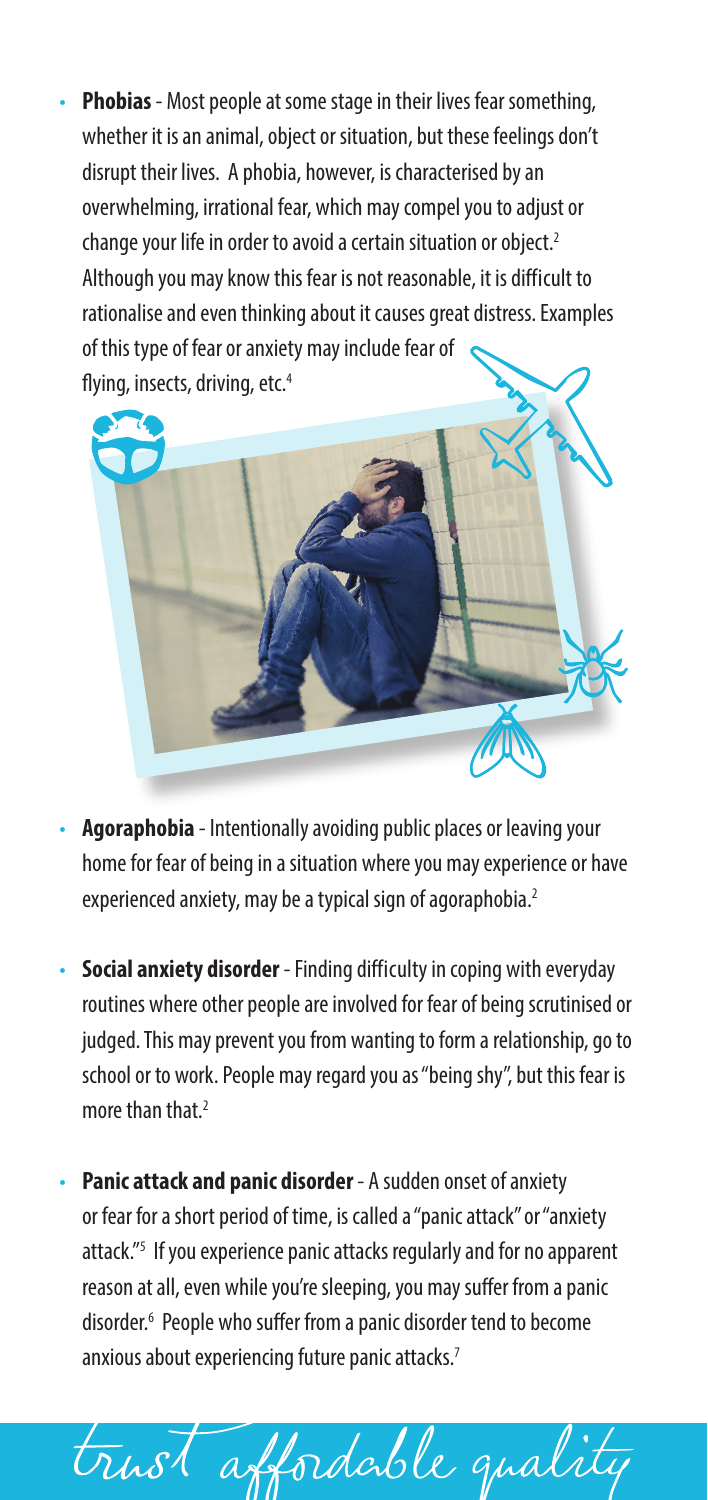# **COMMON SYMPTOMS OF A PANIC ATTACK**

#### **A sudden sensation of fear during which at least 4 of the following 13 symptoms are experienced, could be classified as a panic attack:**

- Discomfort in chest/ chest pain<sup>6</sup>
- Racing heartbeat (palpitations)<sup>6</sup>
- Trembling/shaking $6$
- Trouble breathing (shortness of breath) $5,6$
- Choking sensation $6$
- Dizziness or light-headedness<sup>5</sup>
- Sweating $6$
- Nausea and stomach ache<sup>6</sup>
- Fear of dving<sup>6</sup>
- Tingling sensation ("pins and needles") $6$
- "Out of body" sensation<sup>6</sup>
- Waves of heat or cold<sup>6</sup>
- Fear of "losing control"<sup>6</sup>

These symptoms may be similar to the symptoms of some other life-threatening illnesses and therefore many people having a panic attack end up in emergency rooms fearing the worst.<sup>6</sup>

## **Can anything be done to help me?**

If you suspect that you may have an anxiety disorder, it is important to see your doctor for help. Anxiety disorders are actual illnesses and not just something one can ignore or "get over"

without help.<sup>2</sup> The doctor may prescribe medication to help relieve the symptoms or suggest that you speak to a professional counsellor, or both. Usually medication, lifestyle changes and therapy sessions go hand-in-hand to provide the best possible outcome.<sup>7</sup>

Some medications may be prescribed for a short period to help ease your immediate symptoms. However, these medications are not meant for long term use due to certain side-effects. Medications used for longer periods may take a few weeks before you begin to feel the benefit.<sup>7</sup> Your doctor may need to change or add medication in order to find what works the best for you.<sup>1</sup>

Counselling by a professional will help you to find helpful methods in dealing with your anxiety. Often, counselling for anxiety is the first port of call for people whose symptoms are not too severe.<sup>2</sup>

trust affordable quality